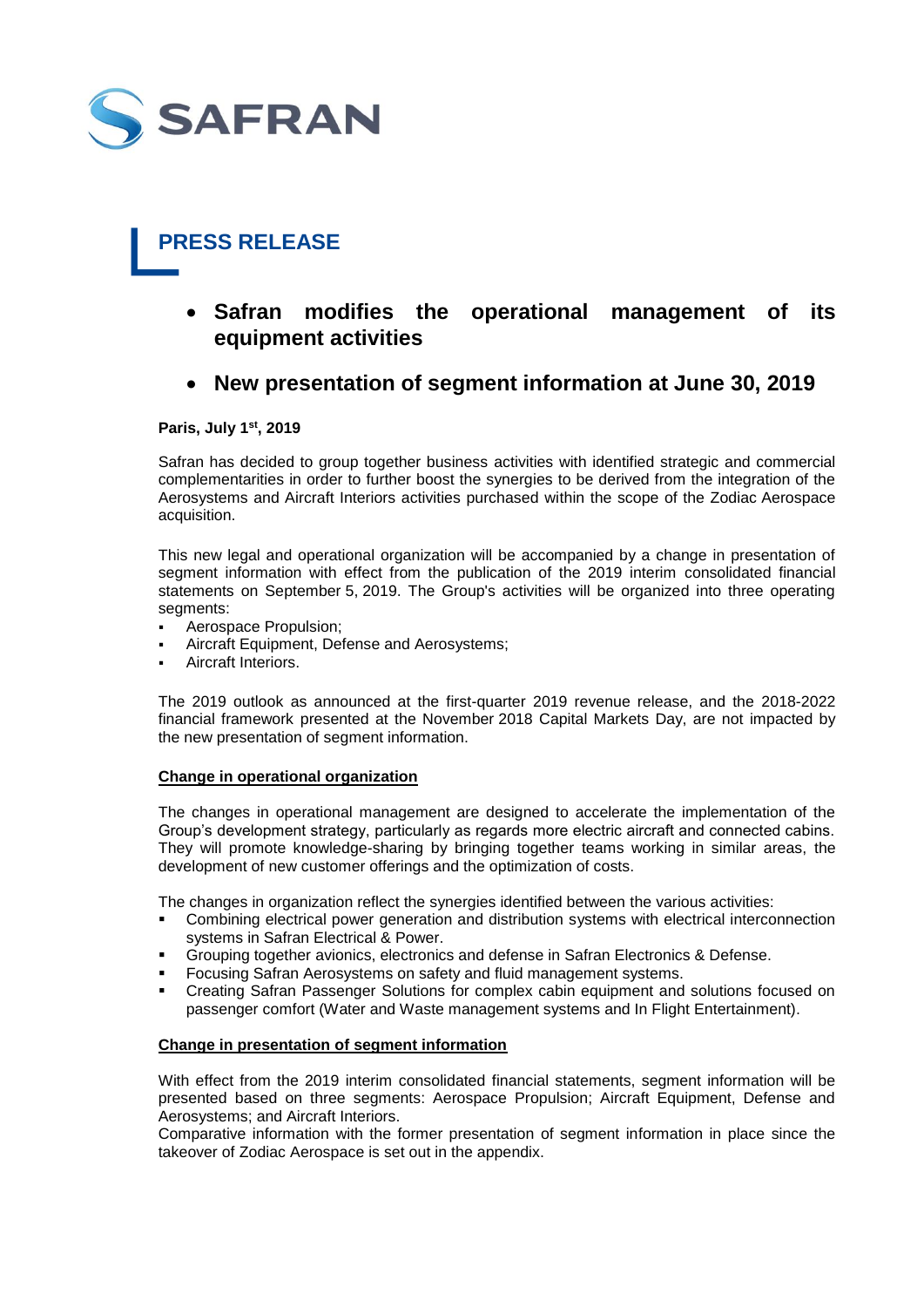The new presentation of segment information brings together comparable activities in terms of financial performance, products, services and customers within three segments:

- **Aerospace Propulsion** now includes Safran Transmission Systems, given its close relationship with engine activities.
- The new **Aircraft Equipment, Defense and Aerosystems** segment combines the former Safran Aircraft Equipment activities with part of the former Zodiac Aerospace Aerosystems and Safran Defense businesses. Given the prevalence of equipment activities and civil customers in the former Defense segment, Safran has decided to combine with the aircraft equipment businesses.
- In view of their complementarity with the Cabin and Seats businesses, the activities arising from the creation of Safran Passenger Solutions are included in the **Aircraft Interiors** segment.

# **Segment information restated in line with the new organization**

Segment information restated in line with the new organization is provided below for the purposes of monitoring and comparing performance. As a reminder, the former Zodiac Aerospace Aerosystems and Aircraft Interiors activities were included in Safran's consolidated financial statements as from March 1, 2018.

| Revenue<br>(in $\epsilon$ millions) | Aerospace<br><b>Propulsion</b> | Aircraft<br>Equipment,<br>Defense and<br>Aerosystems | Aircraft<br><b>Interiors</b> | <b>Holding</b><br>company and<br>other | <b>Total adjusted</b><br>data |
|-------------------------------------|--------------------------------|------------------------------------------------------|------------------------------|----------------------------------------|-------------------------------|
| Q1 2018 revenue                     | 2,319                          | 1.641                                                | 256                          | 6                                      | 4,222                         |
| Q2 2018 revenue                     | 2,486                          | 2,070                                                | 724                          | 4                                      | 5,284                         |
| Q3 2018 revenue                     | 2,524                          | 2,052                                                | 769                          | з                                      | 5,348                         |
| Q4 2018 revenue                     | 3,250                          | 2.179                                                | 762                          | 5                                      | 6,196                         |

# 2018 segment information restated in line with the new organization

| H <sub>1</sub> 2018<br>(in $\epsilon$ millions) | Aerospace<br>Propulsion | Aircraft<br>Equipment,<br>Defense and<br>Aerosystems | Aircraft<br><b>Interiors</b> | <b>Holding</b><br>company and<br>other | <b>Total adjusted</b><br>data |
|-------------------------------------------------|-------------------------|------------------------------------------------------|------------------------------|----------------------------------------|-------------------------------|
| Revenue                                         | 4,805                   | 3,711                                                | 980                          | 10                                     | 9,506                         |
| Recurring operating income                      | 915                     | 442                                                  | 32                           | (3)                                    | 1,386                         |
| % of revenue                                    | 19.0%                   | 11.9%                                                | 3.3%                         | N/A                                    | 14.6%                         |
| Free cash flow                                  | 687                     | 103                                                  | (30)                         | 60                                     | 820                           |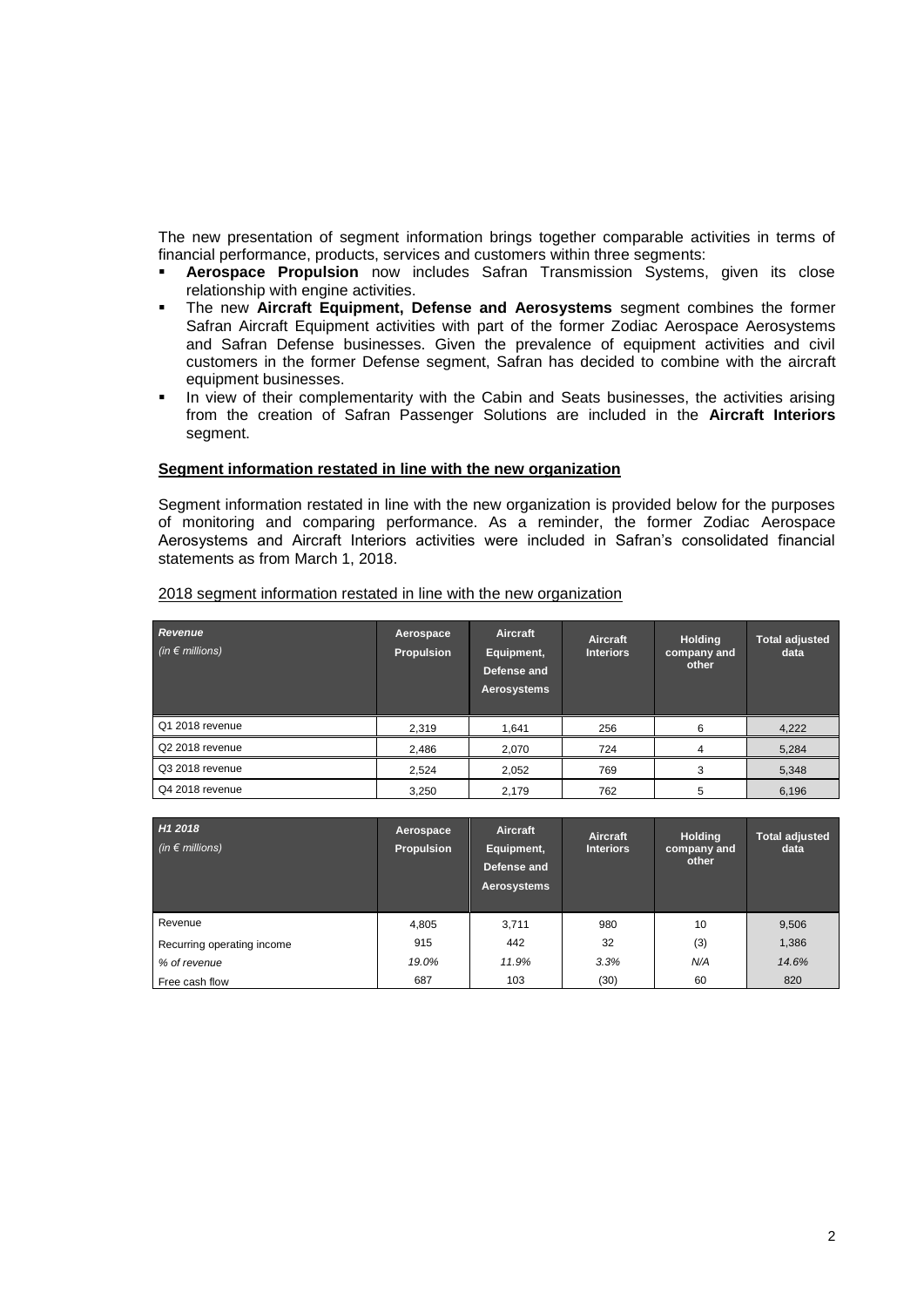

| FY 2018<br>(in $\epsilon$ millions) | Aerospace<br><b>Propulsion</b> | Aircraft<br>Equipment,<br>Defense and<br>Aerosystems | Aircraft<br><b>Interiors</b> | <b>Holding</b><br>company and<br>other | <b>Total adjusted</b><br>data |
|-------------------------------------|--------------------------------|------------------------------------------------------|------------------------------|----------------------------------------|-------------------------------|
| Revenue                             | 10,579                         | 7,942                                                | 2,511                        | 18                                     | 21,050                        |
| Recurring operating income          | 2,030                          | 992                                                  | 81                           | (80)                                   | 3,023                         |
| % of revenue                        | 19.2%                          | 12.5%                                                | 3.2%                         | N/A                                    | 14.4%                         |
| Free cash flow                      | 1.418                          | 406                                                  | (67)                         | 24                                     | 1,781                         |

| H1 2018<br>(in $\epsilon$ millions)    | Aerospace<br><b>Propulsion</b> | Aircraft<br>Equipment,<br>Defense and<br>Aerosystems | Aircraft<br><b>Interiors</b> | <b>Total</b> |
|----------------------------------------|--------------------------------|------------------------------------------------------|------------------------------|--------------|
| Total self-funded R&D                  | (261)                          | (234)                                                | (70)                         | (565)        |
| % of revenue                           | 5.4%                           | 6.3%                                                 | 7.1%                         | 5.9%         |
| Research tax credit                    | 30                             | 41                                                   |                              | 72           |
| Total self-funded R&D after tax credit | (231)                          | (193)                                                | (69)                         | (493)        |
| Gross capitalized R&D                  | 42                             | 80                                                   | 17                           | 139          |
| Amortization and depreciation of R&D   | (53)                           | (42)                                                 | (9)                          | (104)        |
| Impact on recurring operating income   | (242)                          | (155)                                                | (61)                         | (458)        |
| % of revenue                           | 5.0%                           | 4.1%                                                 | 6.2%                         | 4.8%         |

| FY 2018<br>(in $\epsilon$ millions)    | Aerospace<br><b>Propulsion</b> | Aircraft<br>Equipment,<br>Defense and<br>Aerosystems | Aircraft<br><b>Interiors</b> | <b>Total</b> |
|----------------------------------------|--------------------------------|------------------------------------------------------|------------------------------|--------------|
| Total self-funded R&D                  | (546)                          | (502)                                                | (178)                        | (1,226)      |
| % of revenue                           | 5.2%                           | 6.3%                                                 | 7.1%                         | 5.8%         |
| Research tax credit                    | 62                             | 86                                                   | 3                            | 151          |
| Total self-funded R&D after tax credit | (484)                          | (416)                                                | (175)                        | (1,075)      |
| Gross capitalized R&D                  | 103                            | 172                                                  | 45                           | 320          |
| Amortization and depreciation of R&D   | (106)                          | (99)                                                 | (13)                         | (218)        |
| Impact on recurring operating income   | (487)                          | (343)                                                | (143)                        | (973)        |
| % of revenue                           | 4.6%                           | 4.3%                                                 | 5.7%                         | 4.6%         |

# 2019 segment information restated in line with the new organization

| Q1 2019<br>(in $\epsilon$ millions) | Aerospace<br>Propulsion | Aircraft<br>Equipment,<br>Defense and<br>Aerosystems | Aircraft<br><b>Interiors</b> | <b>Holding</b><br>company and<br>other | <b>Total adjusted</b><br>data |
|-------------------------------------|-------------------------|------------------------------------------------------|------------------------------|----------------------------------------|-------------------------------|
| Revenue                             | 2,771                   | 2,201                                                | 806                          | 3                                      | 5,781                         |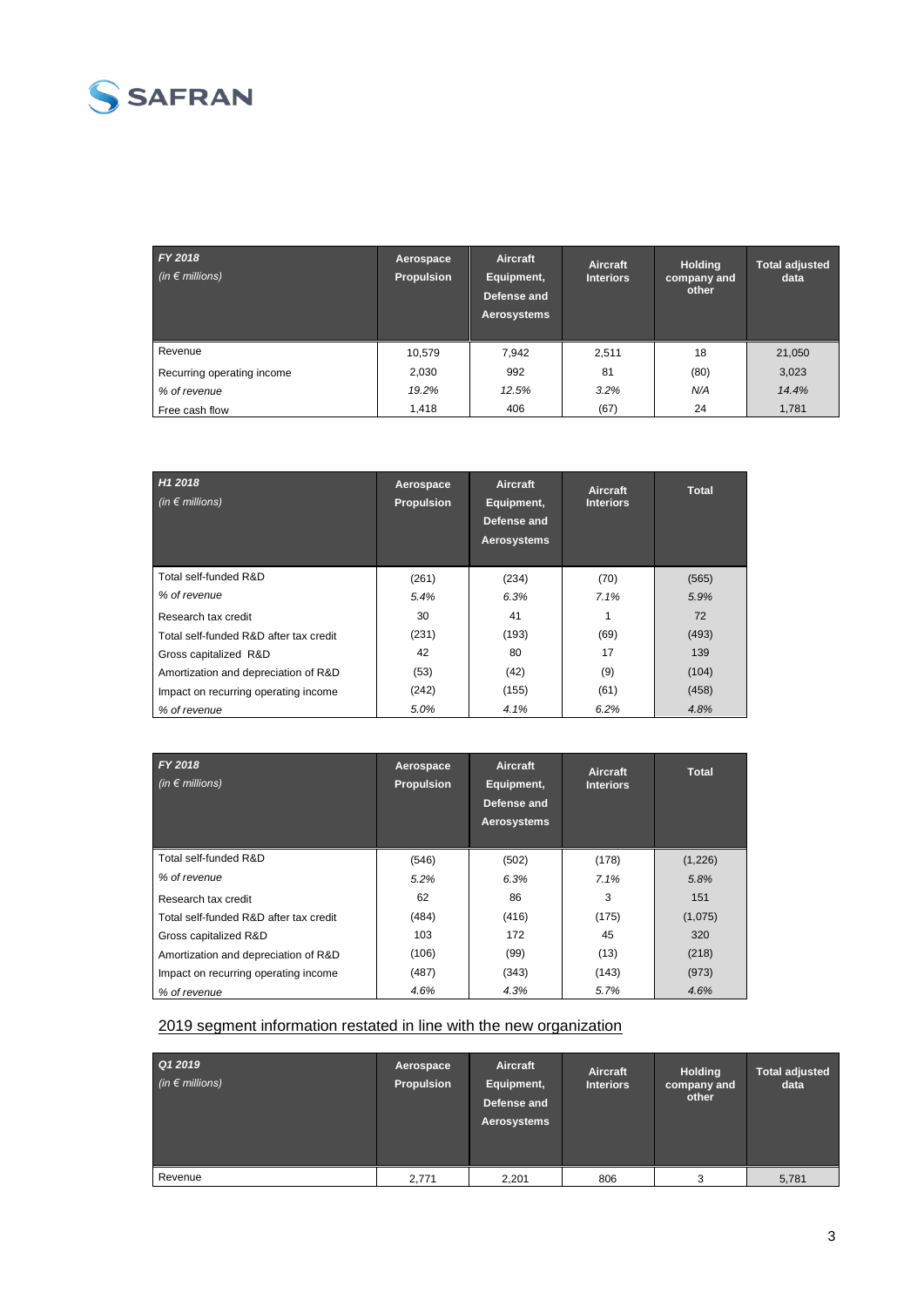# **2018-2022 financial framework (presented at the November 2018 Capital Markets Day)**

The operational reorganization and change in presentation of segment information have no impact on Safran's revenue, operating margin and free cash flow growth ambitions for 2018-2022, which included an upward revision to the Zodiac Aerospace synergy ambition (from €200 million to €250 million in 2022).

The effect of the new organization on segment operating margins ambitions in 2022 is set out below:

- The operating margin ambitions for Aerospace Propulsion and Aircraft Interiors remain unchanged from those announced at the Capital Markets Day:
	- o above 20% for Aerospace Propulsion;
	- o up to 13% for Aircraft Interiors.
- The operating margin ambition for the new Aircraft Equipment, Defense and Aerosystems segment above 14% in 2022 reflects the integration of the Defense activities and the improvements across all businesses as presented at the November 2018 Capital Markets Day.